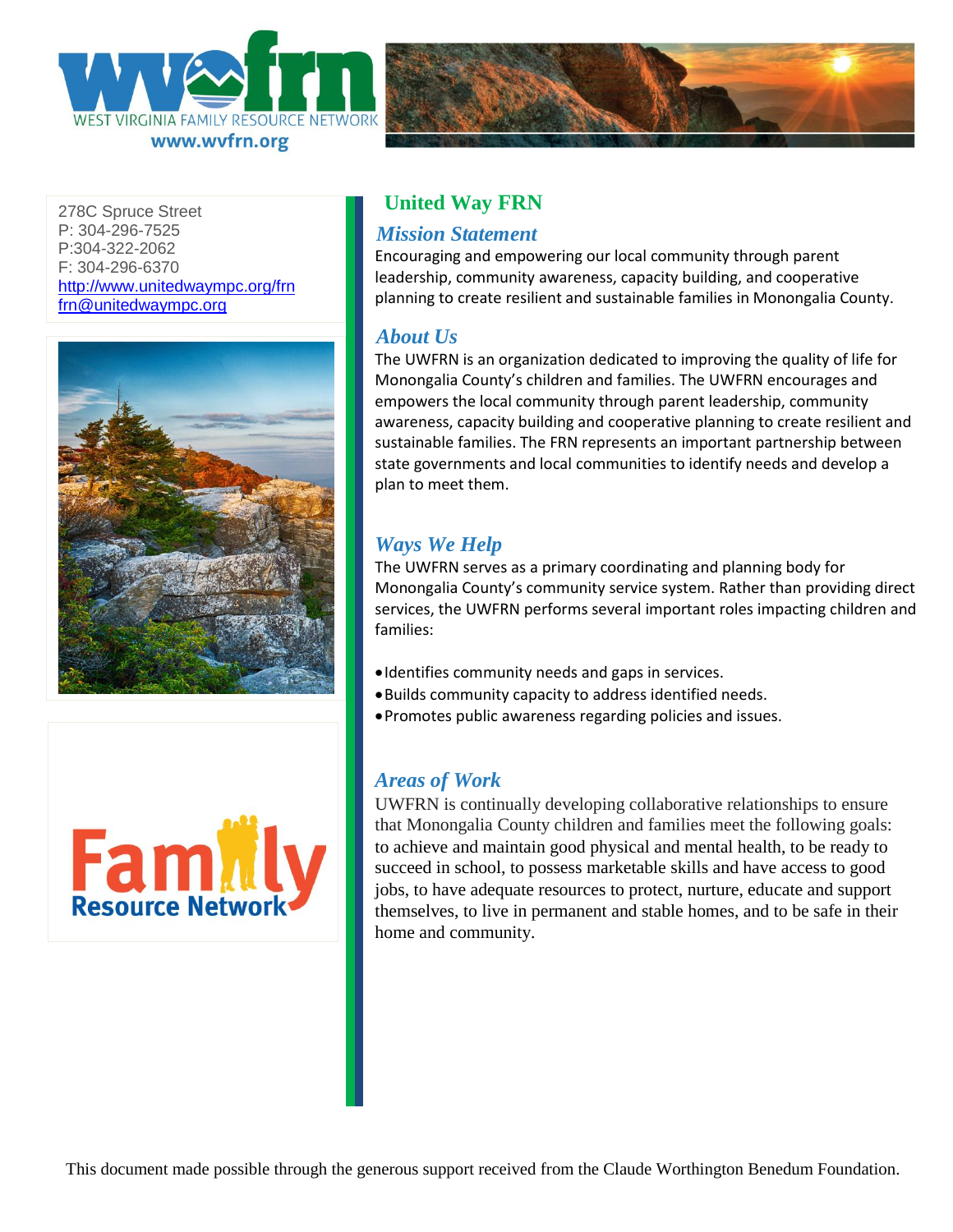







## *Highlights and Accomplishments*

- Mobilized the Food and Hunger Committee with numerous food drives, outreach activities, and sharing resources and information.
- Organized the Children and Family Leadership Council to coordinate and provide trainings and educational outreach for area professionals and members of the public.
- Implemented the Strengthening Families and Circle of Parents programs to help families become more resilient and sustainable.
- Developed and maintained partnerships with area organizations, businesses, groups and other funders to provide events, such as Holiday Food and Toy and the Outerwear Drive, which benefit our families.
- Collaborated with organizations and volunteers to create the Born Learning Trail to provide a healthy family-friendly activity in our community.
- Worked in partnership with FamilyWize to provide prescription benefits information to area pharmacies and families
- Assisted and mobilized agencies utilizing Emergency Food and Shelter Funding.
- Engaged programs, services, and systems already supporting and working with children and families in partners in preventing mistreatment, promoting development, offering support and resource information.



#### **Responses from a survey about the FRN's Impact and Value**

"It has been encouraging to collaborate with the community. I feel we are a trusted partner that works well with bringing people and resources together. Our area has recently been distinguished as a "Safe Community" by the National Safety Council. It is the first Safe Community to be a collaboration between a county, city and university. The UWFRN was among the first groups to be involved in the process and continues to be an active partner."

"Provides monthly meetings where community partners gather to exchange information about ideas and offer support for community agencies who serve children & families as well as provides regular communication via email to promote awareness of activities, events, support & educational information that pertain to the health & well-being of children & families."